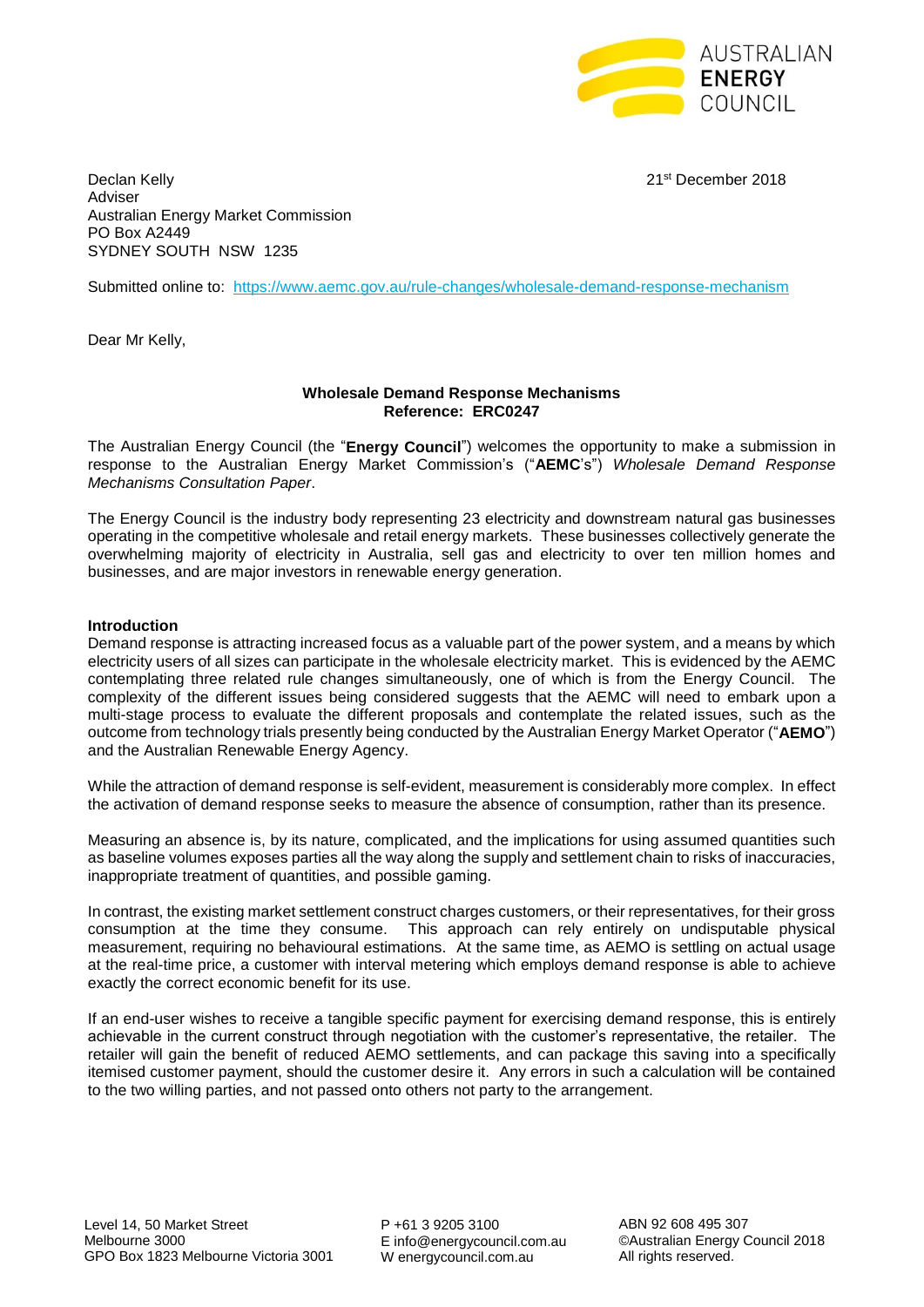# **Discussion**

## *Progress of demand response in the existing wholesale market*

Demand response already exists in the market. Currently retailers have arrangements with customers obliging them to curtail their demand based on agreed market signals, and to an agreed extent. These arrangements are generally confidential to the parties, and obtaining specific data about them is much more difficult than, say, generation. However when the trends in demand are observed in the aggregate, it becomes clear that it is already quite widespread. An example of this is shown in the figure below, which demonstrates at least 400MW of unscheduled demand response reacting to a recent relatively moderate price event in Queensland.



Large industrial users such as smelters are readily able to contribute hundreds of megawatts of demand response to the power system and unsurprisingly such large users are the most mature sources of demand response. 1 In that regard the Energy Council recognises that its rule change is expected to be initially used mostly by these operations. It is suggested the same also applies to the other rule change proposals.

In contrast, small consumers such as residential properties can individually contribute kilowatts, and to have any effect on the power system their contributions must be aggregated, by either retailers or other parties such as demand response aggregators ("**DRAs**").

Unfortunately the granular nature of smaller consumers means that there is a material risk that when called upon they will not respond as expected, unlike larger users which have more centralised control of their operations. However technology development is progressing, and it is expected that with the penetration of automated home management systems such as those of Redback Technologies, in the future DRAs will be able to call upon smaller consumers' demand response with increased certainty. This was the basis for the suggestion in the Energy Council's rule change request that any rule change be reviewed three years after it takes effect.

**.** 

<sup>1</sup> <https://www.theherald.com.au/story/5456848/tomago-aluminium-hits-out-at-power-shortage/>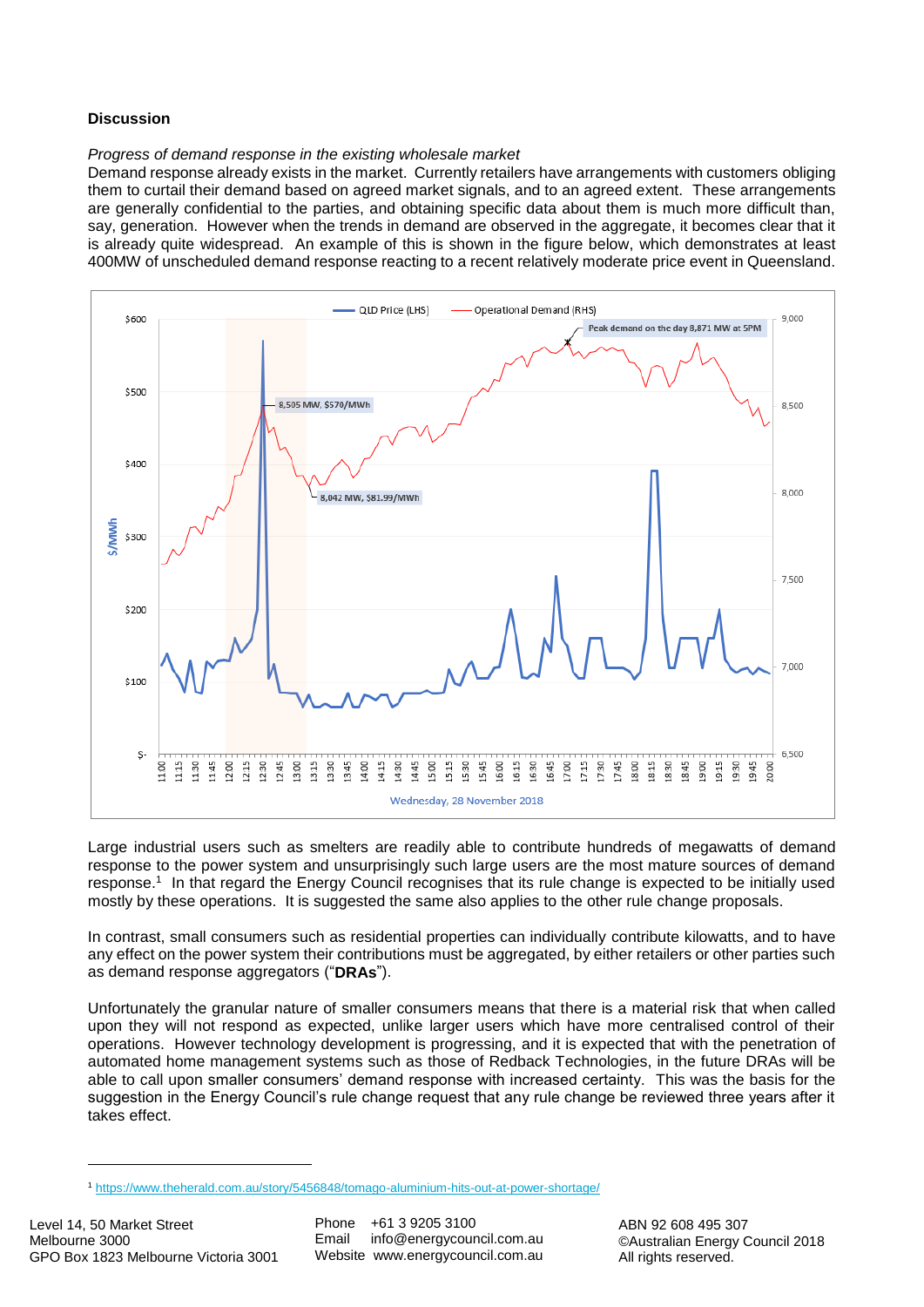## *The problem of baselines*

The uncertainty in demand response is embodied in the treatment of baselines. While all parties will attempt to set the most accurate baseline possible, trying to assess what would have happened had demand response not occur is inherently difficult. Consumers with regular processes such as manufacturing industries will have some ability to do this, although they will be affected by such considerations as weather and their order books, but smaller consumers will have significant more variation in their load, and baselines are less likely to be accurate.

This compromises the value of demand response, since it is important for the demand response being sought to be relied upon. This reliance on demand response contributions is fundamental to ensuring it can consistently displace alternative generation when called upon to do so. It should be noted, however, that it is not necessary for the demand response to participate in the market. The Energy Council recommends that the rules offer the flexibility for customers to decide, based upon their own circumstances, whether to contract with DRAs or retailers to provide demand response services, or participate in the market more directly, but subject to relevant customer protections being maintained.

Market exposure is not necessarily the preferred outcome for many consumers, and the Energy Council does not believe that consumers need to be directly exposed to wholesale price. While some linkage to the market (or perhaps simply signalling from the market) is valuable for encouraging efficiency, the role of retailers is to mitigate a range of risks (including price and volume) for their customers. Demand response is a value exchange between a customer and its DRA or retailer, and while there is an economic efficiency in doing so, there is ultimately lost production (in the case of commercial organisations) or reduced utility (in the case of domestic consumers).

However the Energy Council does believe that competition needs to be encouraged between retailers, and also between DRAs and other demand response contractors. Any framework established should encourage innovation and incentivise these parties (and others) to seek the maximum value from customers' demand response and compensate them for their abilities, taking into account parameters such as activation time, availability, duration and firmness of response. The Energy Council believes that the current settlement construct can permit this.

#### *Implementation costs*

It is also important that the costs of the different rule change proposals are considered. The Energy Council offers no comment on its own proposal, but in relation to the alternative proposals notes that changing billing and settlement systems would be a significant impost on the industry. As an indication of the order of magnitude, Seed Advisory in its *The case for a Demand Response Mechanism in the NEM: an assessment* reported that over ten years AEMO's costs were likely to be in the order of \$8-14m (2013\$), while the low case of market participants' costs would be \$112m (2013\$).<sup>2</sup>

Besides the questionable benefits to be reaped from the significant changes necessary to dispatch and settlement systems, the Energy Council has serious concerns about the increased risk of customers disputing their bills due to issues between baselines, actual, and expected consumption. Despite rigidly defined baselines, the Energy Council expects there will be argument that on a particular day they do not reflect how the customer would have used energy, therefore the invoice is inappropriate. The potential for dispute and illwill between parties is enormous.

#### *Transitional wholesale demand response market*

The proposal to establish a transitional wholesale demand response market is opposed on a number of practical grounds.

Firstly, the benefits of demand response would be distributed to parties at effectively double their economic value. Retailers would continue to receive a benefit from curtailed demand by not having to pay for the electricity which would have been consumed, i.e. being long to the market. In addition, parties supplying demand response services would receive the current wholesale price multiplied by the deemed reduction in consumption. If a retailer used an affiliate for providing demand response services, it would have the effect of doubling its benefit. There would be a clear incentive for retailers to undertake this on all their existing demand response activities.

1

<sup>&</sup>lt;sup>2</sup> Seed Advisory, *The case for a Demand Response Mechanism in the NEM: an assessment*, 16<sup>th</sup> December 2013, pp.31-32, available a[t https://www.energycouncil.com.au/media/14857/seed-report-demand-response-mechanism-review-final-161213.pdf](https://www.energycouncil.com.au/media/14857/seed-report-demand-response-mechanism-review-final-161213.pdf)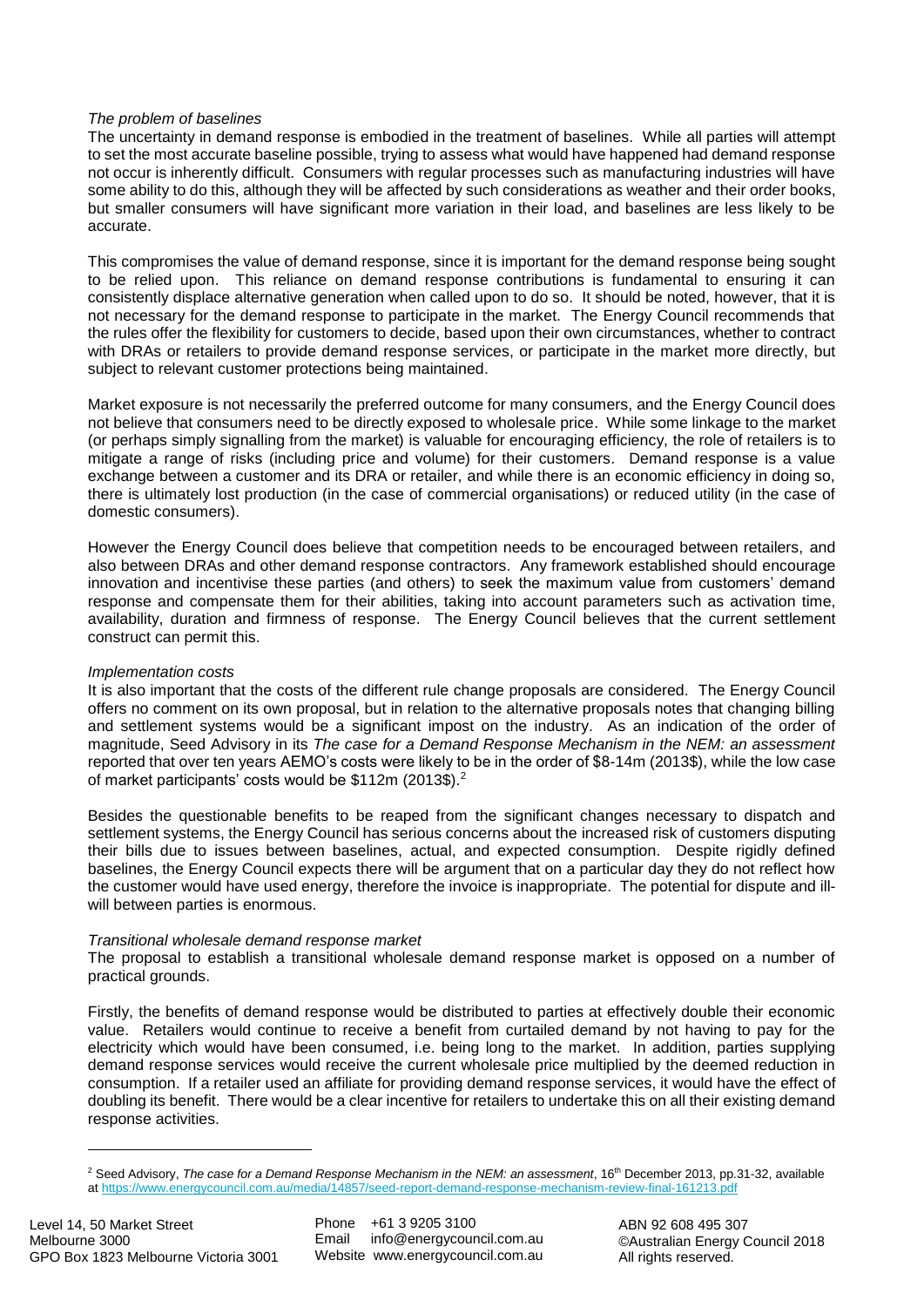Secondly, the SA Government proposes that the cost of the demand response benefit be smeared across electricity users. This poses serious questions about the most equitable allocation method. For example, if it is to be allocated to those users consuming at the time the demand response is called, there will be increased incentive for consumers to curtail, beyond the economic need for demand response at that moment. As more customers responded, the incentive on the remaining customers to follow suit would spiral ever higher. This would result in more and more customers curtailing their demand, and the cost of such demand response being allocated to increasingly fewer and fewer customers.

The allocation methodology also poses challenges from a process point of view. For example, demand response in one region could have benefits for an adjacent region. Therefore should a proportion of the cost of providing demand response be allocated between both regions? How should such an allocation be fairly established?

Thirdly, the major costs associated with the development of baselines, revising settlement mechanisms and scheduling demand response are common between the SA Government's transitional proposal (ERC0250) and the Public Interest Advocacy Centre proposal (ERC0247). The implementation difference between ERC0250 versus ERC0247, which relate to debiting the payment from a retailer, appear to be trivial, and unlikely to appreciably accelerate the provision of the services to the market. The Energy Council supports the observation that, "AEMO's preliminary view is that establishing this separate market may require a substantial amount of time and resources in order to be implemented."<sup>3</sup> Instead imposing such transitional arrangements is likely to slow the development of the complete mechanism, and distract stakeholders from other more pressing matters, for no purpose.

Finally, the Energy Council challenges the open-ended nature of the transitional arrangement proposed. Additional uncapped costs should not be accepted for such a proposal until the benefit of the proposal has been assessed and an equitable allocation arrangement determined.

# *Load shedding compensation mechanism*

The Energy Council notes the AEMC's suggested Load Shedding Compensation Mechanism, and thanks it for preparing an idea which contributes to the debate. The economic rationale for the mechanism is understood, however it seems an excessively complex proposal to reallocate financial exposure to an infinitesimal amount of energy – that part of a retail customer's settlements that have been reduced by reliability load shedding. According to the Reliability Panel, unserved energy in the National Electricity Market ("**NEM**") last occurred in 2016/17 (0.00036% in SA), but before that it was only in 2008/09 (0.0040% in Vic and 0.0032% in SA)<sup>4</sup> when the Reliability Standard was breached, and according to the modelling conducted by Ernst & Young, it is not expected to occur during the forecast term of the report.<sup>5</sup>

While it could be argued that a retailer's reduced wholesale settlement during reliability load-shedding is an imperfect allocation, the retailer has no influence over the selection of which customers are shed, so the Energy Council does not consider it causes any allocational inefficiency.

With respect to contracting incentives, the Energy Council considers it unreasonable to suggest that any retailers would contemplate purchasing less contractual protection for their customers in anticipation of their being reliability load-shed during high prices. The length of time the NEM has experienced high prices is orders of magnitude greater than the periods of actual load shedding, and for those latter short periods, the amounts being actually shed are very small. No retailer could have confidence that any of their own load will be selected for shedding during such an event. Thus such action would be most imprudent.

Determining the energy volume to compensate would be very complex. Like the rule changes themselves, the quantities are not measurable, and a new form of baselining would be required specific to reliability load shedding. This results in an additional implementation with all its attendant costs and risks. In some ways this implementation may be even more complex, as systems would have to be created for all customers, not just those registering for demand response. This would include customers without interval metering, such as loadprofiled customers and Type 7 meters.

**.** 

<sup>3</sup> Consultation Paper, p.66

<sup>4</sup> AEMC Reliability Panel, *2017 Annual Market Performance Review 2017 Final Report*, 20th March 2018, Figure 4.1, p.49

<sup>5</sup> Ernst & Young, *Reliability Standard and Settings Review 2018 – Modelling Report*, 13th April 2018, Figure 5, p.29